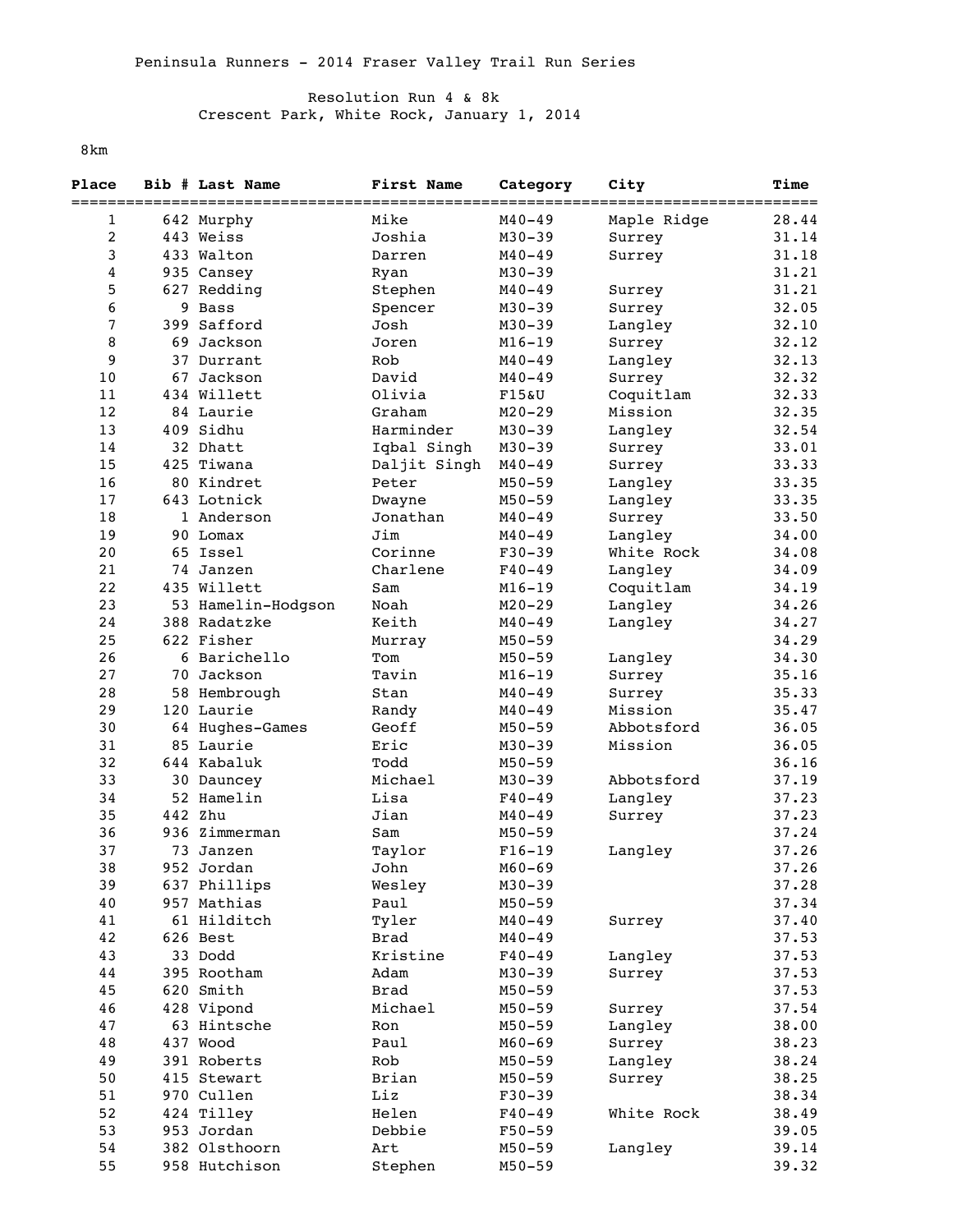| 56  | 440 Yang       | Rex         | $M30 - 39$ | Surrey     | 39.50 |
|-----|----------------|-------------|------------|------------|-------|
| 57  | 418 Sturgeon   | Mike        | $M50 - 59$ | Langley    | 39.58 |
| 58  | 995 Stewart    | Wes         | $M50 - 59$ |            | 40.03 |
| 59  | 76 Jeffrey     | Rita        | $F40 - 49$ | Surrey     | 40.04 |
| 60  | 645 Jackisch   | Ingo        | $M60 - 69$ |            | 40.17 |
| 61  | 34 Drall       | Randhir     | $M30 - 39$ | Surrey     | 40.18 |
| 62  | 392 Roberts    | Char        | $F50 - 59$ | Langley    | 40.32 |
|     |                |             |            |            |       |
| 63  | 646 Haines     | Robert      | $M60 - 69$ |            | 40.51 |
| 64  | 426 Todd       | Sherri      | $F40 - 49$ | Langley    | 40.51 |
| 65  | 2 Antoniazzi   | Roger       | $M50 - 59$ | Surrey     | 41.24 |
| 66  | 75 Janzen      | Andrew      | $M40 - 49$ | Langley    | 41.32 |
| 67  | 22 Cole        | Neil        | $M40 - 49$ | Abbotsford | 41.35 |
| 68  | 989 Young      | Ellen       | $F50 - 59$ |            | 41.37 |
| 69  | 18 Cerullo     | Antonio     | $M40 - 49$ | Surrey     | 41.45 |
| 70  | 625 Weinzierl  | Kristin     | $F30-39$   |            | 41.46 |
| 71  | 417 Sturgeon   | Anne        | $F50 - 59$ | Langley    | 41.49 |
| 72  |                |             |            |            |       |
|     | 628 Horita     | Rick        | $M60 - 69$ |            | 41.54 |
| 73  | 438 Wroblewski | Michael     | $M30 - 39$ | Coquitlam  | 41.58 |
| 74  | 381 O'Grady    | Michael     | $M60 - 69$ | White Rock | 42.02 |
| 75  | 383 Olsthoorn  | Sandra      | $F50 - 59$ | Langley    | 42.05 |
| 76  | 408 Sidhu      | Ravinder    | $M30 - 39$ | Surrey     | 42.18 |
| 77  | 987 Boy        | Joseph      | $M40 - 49$ |            | 42.22 |
| 78  | 638 Fuller     | Ernie       | $M60 - 69$ |            | 42.25 |
| 79  | 57 Helms       | Tristan     | $M20 - 29$ | Langley    | 42.26 |
| 80  | 62 Hillier     | Paula       | $F50 - 59$ | Langley    | 42.31 |
| 81  | 978 Sepidoza   | Stelle      | $F30-39$   |            | 42.31 |
|     | 411 Siens      |             |            |            |       |
| 82  |                | Tom         | $M50 - 59$ | White Rock | 42.31 |
| 83  | 979 Lewis      | Brian       | $M50 - 59$ |            | 42.31 |
| 84  | 640 McKinnon   | Glen        | $M60 - 69$ |            | 42.48 |
| 85  | 940 Cantner    | Karl        | $M50 - 59$ |            | 43.06 |
| 86  | 977 DeMelo     | Joe         | $M50 - 59$ |            | 43.07 |
| 87  | 79 Khatra      | Tesinder    | $M30 - 39$ | Surrey     | 43.24 |
| 88  | 636 MacLennan  | Joanna      | $F30-39$   |            | 43.39 |
| 89  | 635 Phillips   | Jessica     | $F30-39$   |            | 43.39 |
| 90  | 998 Davis      | Pam         | $F50 - 59$ |            | 43.54 |
| 91  | 999 Aspinall   | Sarah       | $F40 - 49$ |            | 44.05 |
| 92  | 208 Kline      | Κ           | $F40 - 49$ |            | 44.06 |
|     |                |             |            |            |       |
| 93  | 939 Parkinson  | Brian       | $M70+$     |            | 44.09 |
| 94  | 17 Carter      | Danielle    | $F20-29$   | Vanderhoof | 44.10 |
| 95  | 390 Ridley     | Norm        | $M40 - 49$ | Langley    | 44.11 |
| 96  | 93 MacKinnon   | Michelle    | $F50 - 59$ | Surrey     | 44.16 |
| 97  | 639 Wall       | Pippa       | $F60 - 69$ |            | 44.18 |
| 98  | 938 Gordon     | Rae         | $M50 - 59$ |            | 44.33 |
| 99  | 413 Sprangers  | Michelle    | $F40 - 49$ | Langley    | 44.39 |
| 100 | 96 Mcaulay     | Josie       | $F30-39$   | Abbotsford | 44.40 |
| 101 | 402 Schasny    | Neil        | $M30 - 39$ | Langley    | 44.49 |
| 102 | 963 Elemens    | Angela      | $F40 - 49$ |            | 44.50 |
| 103 | 49 Fraser      | Rick        | $M50 - 59$ | White Rock | 44.50 |
|     |                |             |            |            |       |
| 104 | 28 Danek       | Malissa     | $F20-29$   |            | 44.56 |
| 105 | 961 Horrocks   | Christopher | $M50 - 59$ |            | 45.04 |
| 106 | 630 Dilasser   | Liz         | $F60 - 69$ |            | 45.12 |
| 107 | 649 Weslowski  | Jennifer    | $F20-29$   |            | 45.42 |
| 108 | 968 Abbot      | Cheryl      | $F40 - 49$ |            | 45.49 |
| 109 | 3 Atwal        | Jasbir      | $M50 - 59$ | Delta      | 45.51 |
| 110 | 650 Lotnick    | Samatha     | $F20-29$   |            | 46.20 |
| 111 | 27 Csikos      | Bev         | $F50 - 59$ | Surrey     | 46.37 |
| 112 | 647 Matts      | Kathlyn     | $F40 - 49$ |            | 47.01 |
| 113 | 35 Dubois      | Rob         | $M40 - 49$ |            | 47.08 |
|     |                |             |            | Surrey     |       |
| 114 | 68 Jackson     | Carmen      | $F50 - 59$ | Surrey     | 47.14 |
| 115 | 648 Matts      | Grace       | F15&U      |            | 47.16 |
| 116 | 7 Baron        | Gerry       | $M40 - 49$ | Langley    | 47.17 |
| 117 | 967 Kavanagh   | Scott       | $M40 - 49$ |            | 47.17 |
| 118 | 966 Gurniak    | Cliff       | $M30 - 39$ |            | 47.18 |
| 119 | 965 Kavanagh   | Doug        | $M40 - 49$ |            | 47.18 |
| 120 | 59 Herron      | Ian         | $M60 - 69$ | Surrey     | 47.20 |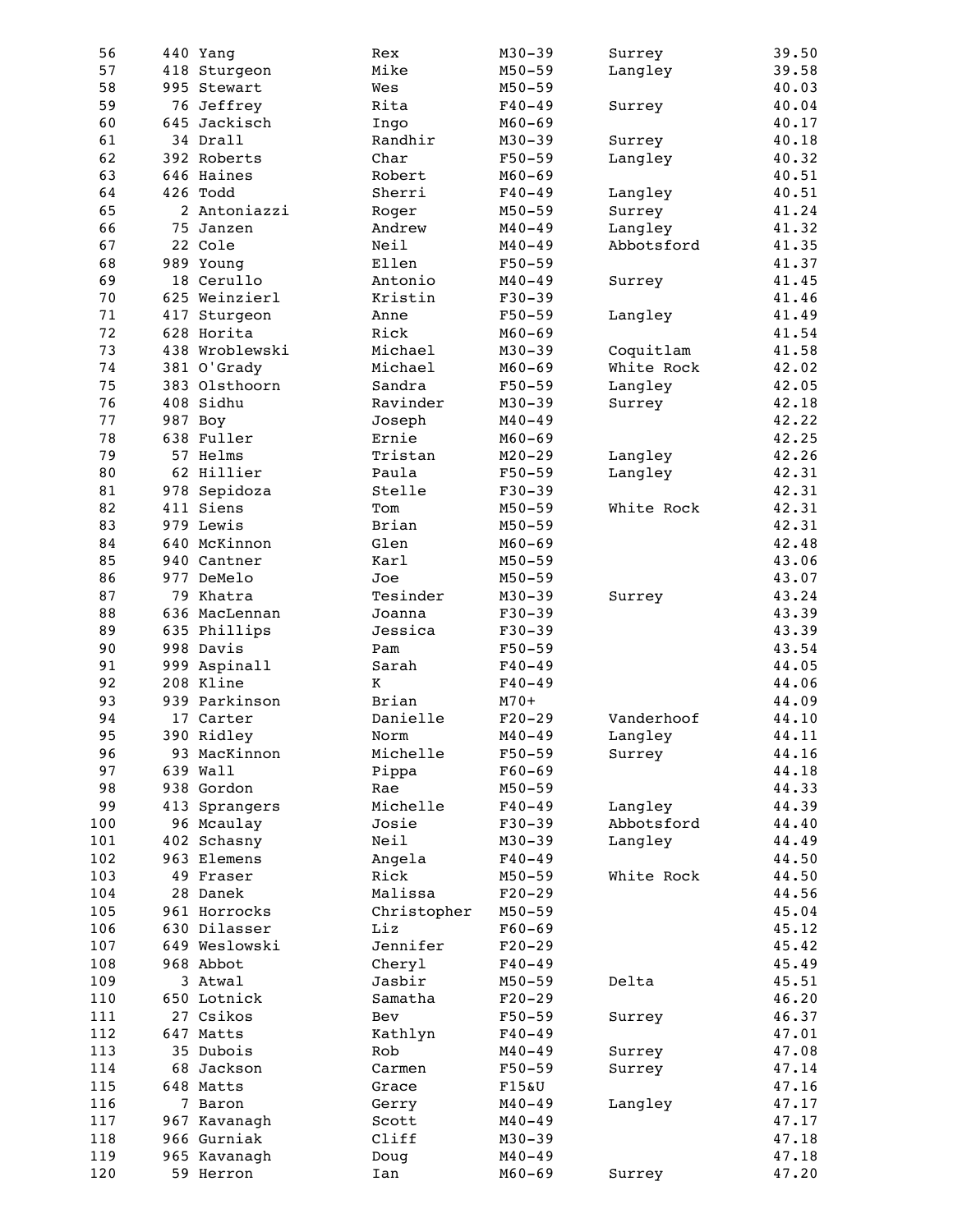| 121 | 12 Bevan          | Jill      | $F50 - 59$       | White Rock | 47.26 |
|-----|-------------------|-----------|------------------|------------|-------|
| 122 | 419 Sullivan      | Brian     | $M60 - 69$       | Langley    | 47.29 |
| 123 | 51 Grewal         | Mohinder  | $M50 - 59$       | Delta      | 47.41 |
| 124 | 629 MacKinnon     | Hugh      | $M50 - 59$       |            | 48.09 |
| 125 | 1000 Cilliers     | Philip    | $M50 - 59$       |            | 48.30 |
| 126 | 865 Jovanovic     | Mile      | $M60 - 69$       | Surrey     | 48.30 |
| 127 | 960 Main          | Catherine | $F50 - 59$       |            | 48.52 |
| 128 | 215 Wiseman       | Wendy     | $F40 - 49$       |            | 49.04 |
| 129 | 54 Heath          | Kevin     | $M50 - 59$       | Langley    | 49.08 |
| 130 | 406 Scott         | Adam      | <b>M15&amp;U</b> | Surrey     | 49.27 |
| 131 | 393 Robertson     | Tamara    | $F40 - 49$       | Langley    | 49.29 |
| 132 | 396 Ryu           | Jinou     | M15&U            | Surrey     | 49.29 |
| 133 | 397 Ryu           | Keunsoo   | $M40 - 49$       | Surrey     | 49.30 |
| 134 | 31 Davies         | Miriam    | $F40 - 49$       | Surrey     | 49.32 |
| 135 | 962 Mays          | Rob       | $M50 - 59$       |            | 49.32 |
| 136 | 384 Palmer        | David     | $M60 - 69$       | Langley    | 49.32 |
| 137 | 633 DeGroot       | Catherine | $F50 - 59$       |            | 49.33 |
| 138 | 47 Fraczek        | Doris     | $F40 - 49$       | Surrey     | 50.35 |
| 139 | 422 Taylor        | Susan     | $F40 - 49$       | Abbotsford | 50.44 |
| 140 | 25 Cook           | Dan       | $M50 - 59$       | Abbotsford | 51.01 |
| 141 | 83 Lashley        | Marie     | $F30-39$         | Abbotsford | 51.01 |
| 142 | 410 Siemens       | Walt      | $M50 - 59$       | Abbotsford | 51.01 |
| 143 | 951 Grabrick      | Michelle  | $F50 - 59$       |            | 51.05 |
| 144 | 436 George        | William   | $M70+$           | Abbotsford | 51.25 |
| 145 | 55 Heatley        | Carol     | $F50 - 59$       | Surrey     | 51.29 |
| 146 | 988 Munro         | Helena    | $F50 - 59$       |            | 51.29 |
| 147 | 8 Baron           | Tracy     | $F40 - 49$       | Langley    | 51.39 |
| 148 | 380 O'Grady       | Frances   | $F60 - 69$       | White Rock | 51.45 |
| 149 | 959 Prokopich     | Brenda    | $F40 - 49$       |            | 51.45 |
| 150 | 981 Toms          | Alana     | $F50 - 59$       |            | 52.00 |
| 151 | 98 McKinnon       | Millie    | $F50 - 59$       | Langley    | 52.01 |
| 152 | 427 Utendale      | Leanne    | $F30-39$         | Surrey     | 52.01 |
| 153 | 431 Walker        | Brenda    | $F50 - 59$       | White Rock | 52.45 |
| 154 | 997 Reid          | Shirley   | $F50 - 59$       |            | 52.59 |
| 155 | 421 Tanaka-Jesson | Naomi     | $F40 - 49$       | Cloverdale | 53.07 |
| 156 | 964 Clasby        | Ken       | $M60 - 69$       |            | 53.11 |
| 157 | 400 Sagert        | Jen       | $F30-39$         | Abbotsford | 53.17 |
| 158 | 100 Munoz         | Sebastian | $M50 - 59$       | Surrey     | 53.40 |
| 159 | 432 Walsh         | Janice    | $F50 - 59$       | Surrey     | 54.01 |
| 160 | 78 Kelly          | John      | $M70+$           | Langley    | 54.04 |
| 161 | 77 Kawasaki       | Barbara   | $F50 - 59$       | Surrey     | 54.57 |
| 162 | 420 Symchuk-Brown | Sheila    | $F60 - 69$       | White Rock | 54.59 |
| 163 | 634 Hall          | Ellen     | $F50 - 59$       |            | 55.31 |
| 164 | 996 Stewart       | Trish     | $F50 - 59$       |            | 55.32 |
| 165 | 985 Todd          | Tannya    | $F30-39$         |            | 55.51 |
| 166 | 972 Sargeant      | Marni     | $F40 - 49$       |            | 55.53 |
| 167 | 975 Savela        | Mark      | $M40 - 49$       |            | 55.53 |
| 168 | 29 Daniel         | Rob       | $M70+$           | Burnaby    | 56.26 |
| 169 | 26 Crawford       | Susan     | $F50 - 59$       | White Rock | 56.51 |
| 170 | 86 Laurie         | Tracy     | $F50 - 59$       | Mission    | 57.24 |
| 171 | 439 Wyndham       | Sandy     | $F60 - 69$       | Surrey     | 57.52 |
| 172 | 16 Budin          | Gyorgy    | $M70+$           | Surrey     | 57.54 |
| 173 | 993 Coe           | Margaret  | $F50 - 59$       |            | 58.06 |
| 174 | 451 Vaz           | Patrica   | $F60-69$         |            | 58.06 |
| 175 | 441 Zaboysky      | Stacy     | $F40 - 49$       | White Rock | 58.06 |
| 176 | 401 Schambler     | Patti     | $F50 - 59$       |            | 59.51 |
| 177 | 414 Steckler      | Stephen   | $M50 - 59$       | Langley    | 60.02 |
| 178 | 386 Philipson     | Lee       | $F40 - 49$       | Langley    | 63.15 |
| 179 | 631 Steinfeld     | Frances   | $F70+$           |            | 65.22 |
| 180 | 24 Cole           | Oliver    | M15&U            | Abbotsford | 67.35 |
| 181 | 23 Cole           | Wanda     | $F40 - 49$       | Abbotsford | 67.35 |
| 182 | 403 Schwiersch    | Melanie   | $F30 - 39$       | Surrey     | 67.36 |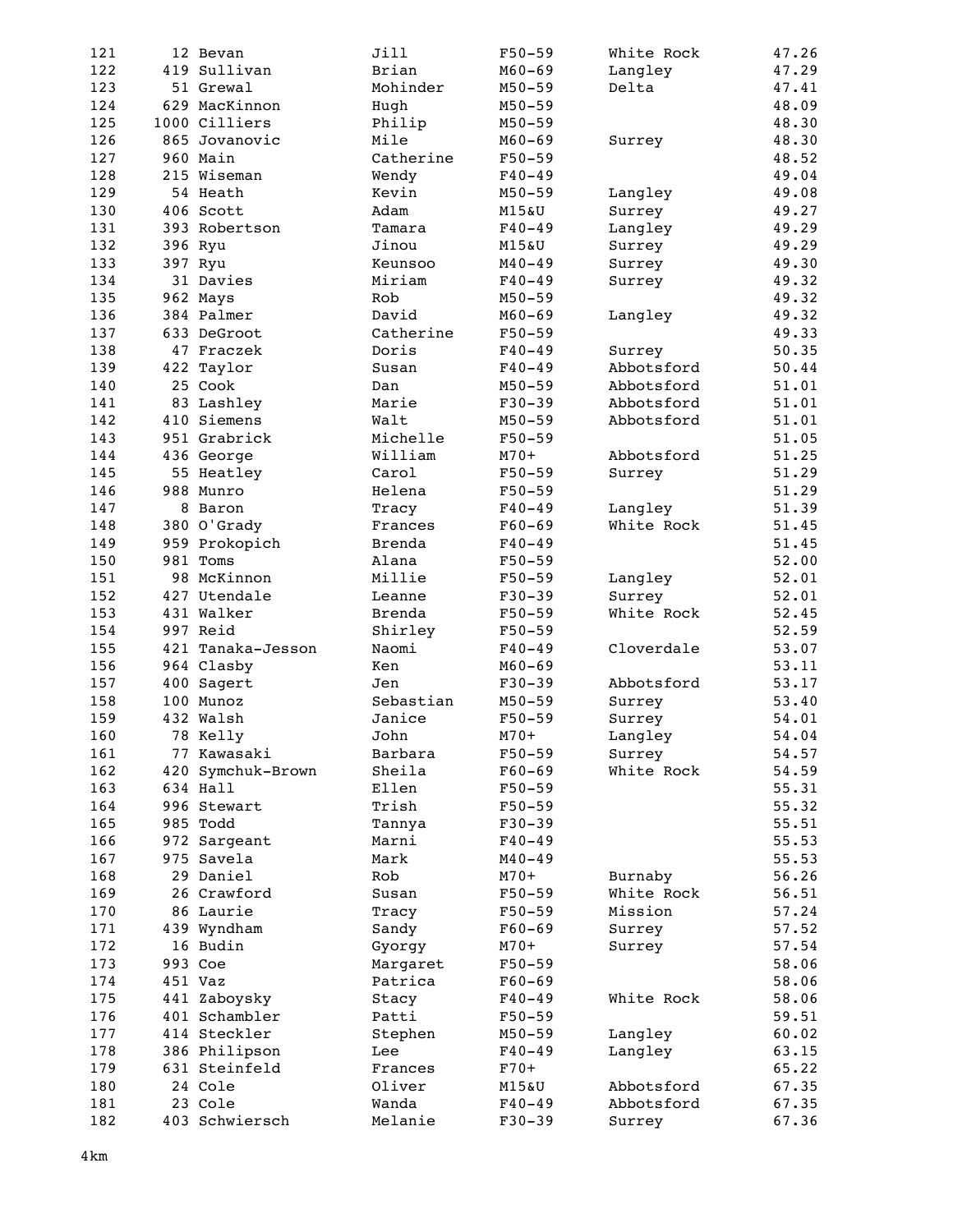| Place            | Bib # Last Name                 | First Name             | Category            | City                    | Time            |
|------------------|---------------------------------|------------------------|---------------------|-------------------------|-----------------|
| ===========<br>1 | ====================<br>82 Lang | ===============<br>Rob | $M50 - 59$          | :=============<br>Delta | ======<br>16.53 |
| $\overline{2}$   | 621 Smith                       | Cayla                  | F15&U               |                         | 17.38           |
| 3                | 937 Biffart                     | Michelle               | $F40 - 49$          |                         | 17.43           |
| $\overline{4}$   | 38 Durrant                      | Evan                   | <b>M15&amp;U</b>    |                         | 18.38           |
| 5                | 994 Letkeman                    | Gerald                 | $M50 - 59$          |                         | 20.19           |
| 6                | 87 Leone                        | Sandy                  | $F50 - 59$          | Langley                 | 20.26           |
| $\sqrt{ }$       | 36 Dubois                       | Jenna                  | F15&U               | Surrey                  | 20.27           |
| 8                | 72 Jackson                      | Iver                   | <b>M15&amp;U</b>    | Surrey                  | 20.28           |
| 9                | 314 Gilbert                     | Krista                 | $F40 - 49$          | Surrey                  | 20.47           |
| 10               | 387 Rackham                     | Sian                   |                     | Surrey                  | 21.00           |
| 11               | 407 Scott                       | Chris                  | $M40 - 49$          | Surrey                  | 21.23           |
| 12               | 95 Marcellus                    | Sally                  | $F50 - 59$          | Delta                   | 21.29           |
| 13               | 44 Eaton                        | Alex                   | <b>M15&amp;U</b>    | Abbotsford              | 21.53           |
| 14               | 969 Abbot                       | Scott                  | $M40 - 49$          |                         | 22.17           |
| 15               | 632 McKenna                     | Kevin                  | $M40 - 49$          |                         | 22.20           |
| 16               | 66 Issel                        | Haley                  | $F15\&U$            | White Rock              | 22.33           |
| 17               | 973 Edmondson                   | Susan                  | $F40 - 49$          |                         | 22.34           |
| 18               | 980 Smith                       | Valerie                | $F20-29$            |                         | 23.06           |
| 19               | 89 Littlejohn                   | Janet                  | $F30-39$            | Langley                 | 24.36           |
| 20               | 394 Robertson                   | Veronica               | $F15\&U$            | Langley                 | 24.36           |
| 21               | 4 Baehard                       | Catherine              | $F50 - 59$          | Surrey                  | 24.46           |
| 22               | 992 Chow                        | Lauren                 | F15&U               |                         | 24.48           |
| 23               | 379 Murphy                      | Dan                    | $M70+$              | White Rock              | 25.03           |
| 24               | 641 McKinnon                    | Deb                    | $F50 - 59$          |                         | 25.30           |
| 25               | 10 Bentley                      | Karen                  | $F40 - 49$          | Fort Langley            | 25.51           |
| 26               | 976 Rendell                     | Lori                   | $F50 - 59$          |                         | 25.52           |
| 27               | 11 Bentley                      | Caroline               | $F40 - 49$          | Surrey                  | 26.00           |
| 28               | 5 Baker                         | Jeff                   | $M30 - 39$          | Surrey                  | 26.14           |
| 29               | 71 Jackson                      | Yvette                 | $F50 - 59$          | Surrey                  | 26.18           |
| 30               | 990 Starr                       | Mike                   | $M50 - 59$          |                         | 26.20           |
| 31               | 48 Fraczek                      | Mark                   | M15&U               | Surrey                  | 27.06           |
| 32               | 405 Scott                       | Lucia                  | F15&U               | Surrey                  | 27.25           |
| 33               | 404 Scott                       | Aurora                 | $F40 - 49$          | Surrey                  | 27.30           |
| 34               | 92 Lynch                        | Liz                    | $F50 - 59$          | Chilliwack              | 27.40           |
| 35               | 40 Dutton-Piskonik              | Kyra                   | F15&U               | Surrey                  | 27.55           |
| 36               | 991 Ansell                      | Jadyan                 | F15&U               |                         | 27.56           |
| 37               | 974 Marin                       | Christine              | $F40 - 49$          |                         | 28.27           |
| 38               | 205 Scott                       | Donna                  | $F40 - 49$          |                         | 28.37           |
| 39               | 956 Tillapaugh                  | Jeff                   | $M30 - 39$          |                         | 28.43           |
| 40               | 955 Tillapaugh                  | Owen                   | M15&U               |                         | 28.43           |
| 41<br>42         | 954 Tillapaugh                  | Tracey<br>Treena       | $F30-39$            |                         | 28.43           |
|                  | 971 Dunbar<br>14 Brown          | Josie                  | $F40 - 49$<br>F15&U | Abbotsford              | 28.56           |
| 43<br>44         | 88 Lepik                        | Anne                   | $F60 - 69$          |                         | 29.43<br>29.48  |
| 45               | 39 Dutton                       | Kim                    | $F40 - 49$          | Surrey                  | 30.04           |
| 46               | 398 Ryu                         | Seunghee               | $F20-29$            | Surrey<br>Surrey        | 30.06           |
| 47               | 15 Brown                        | Lindsay                | $F30-39$            | Surrey                  | 31.23           |
| 48               | 385 Pemberton                   | Kristine               | $F30-39$            | Surrey                  | 31.23           |
| 49               | 389 Raz                         | Karen                  | $F40 - 49$          | Abbotsford              | 32.02           |
| 50               | 13 Brown                        | Roxane                 | $F50 - 59$          | Abbotsford              | 32.32           |
| 51               | 42 Eaton                        | Kate                   | $F16-19$            | Abbotsford              | 32.32           |
| 52               | 45 Eaton                        | Susan                  | $F40 - 49$          | Abbotsford              | 32.32           |
| 53               | 984 Gilstead                    | Raquel                 | $F20-29$            |                         | 32.35           |
| 54               | 50 Gillan                       | Erin                   | $F30-39$            | Langley                 | 33.55           |
| 55               | 43 Eaton                        | Jon                    | $M50 - 59$          | Abbotsford              | 34.00           |
| 56               | 983 Jager                       | Jenn                   | $F30-39$            |                         | 34.00           |
| 57               | 91 Lucas                        | Michelle               | $F40 - 49$          | Langley                 | 34.00           |
| 58               | 982 McGregor                    | Rachel                 | $F30-39$            |                         | 34.00           |
| 59               | 986 Poisson                     | Caroline               | $F30-39$            |                         | 34.00           |
| 60               | 46 Evans                        | Georgena               | $F70+$              | White Rock              | 35.00           |
| 61               | 429 Vipond                      | Sharon                 | F50-59              | Surrey                  | 35.00           |
| 62               | 423 Taylor                      | Alex                   | $M60 - 69$          | Langley                 | 36.15           |
| 63               | 41 Eaton                        | Sarah                  | F15&U               | Abbotsford              | 36.40           |
|                  |                                 |                        |                     |                         |                 |